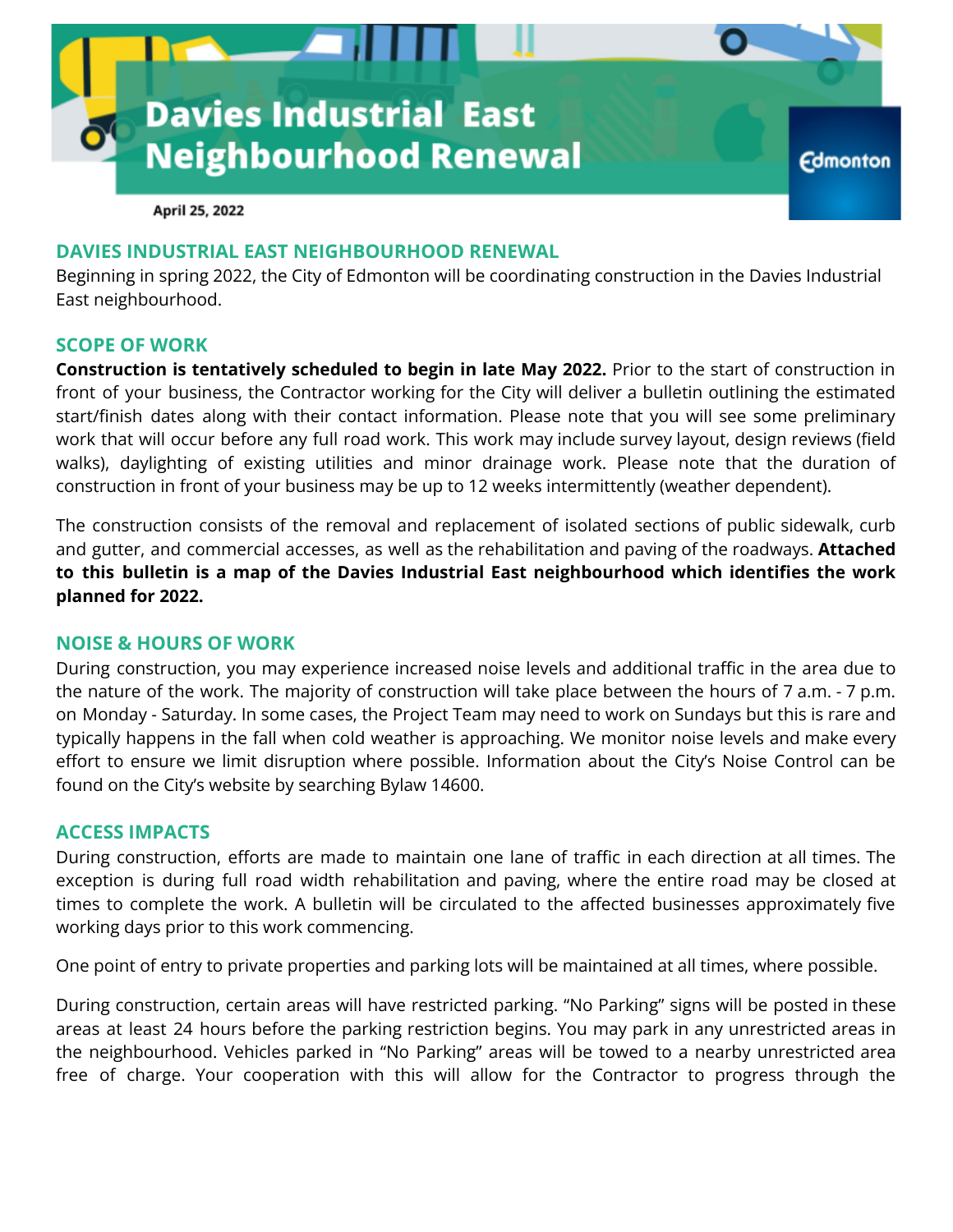# **DAVIES INDUSTRIAL EAST NEIGHBORHOOD RENEWAL**

construction more safely and efficiently. Emergency access will be maintained at all times. *If you have special access requirements, such as DATS, please contact the Project Manager to coordinate access.*

### **LANDSCAPING IMPACTS**

As part of the construction process, some re-landscaping work will be necessary. **Please mark all underground sprinkler systems to avoid damage during construction**. If you have questions on whether your landscaping will be impacted please reach out to the Project Manager.

### **CANADA POST IMPACTS**

During construction, Canada Post may choose to temporarily suspend mail delivery. If you are not receiving your mail, please call **Canada Post customer service at 1-800-267-1177** to find out which depot your mail will be sent to and how to claim it.

For information about what to expect during construction please visit: edmonton.ca/industrialneighbourhoodrenewal

# Mr.David Kavanagh, C.E.T. Phone: 780-496-4055 david.kavanagh@edmonton.ca

City of Edmonton - Building Great Neighbourhoods